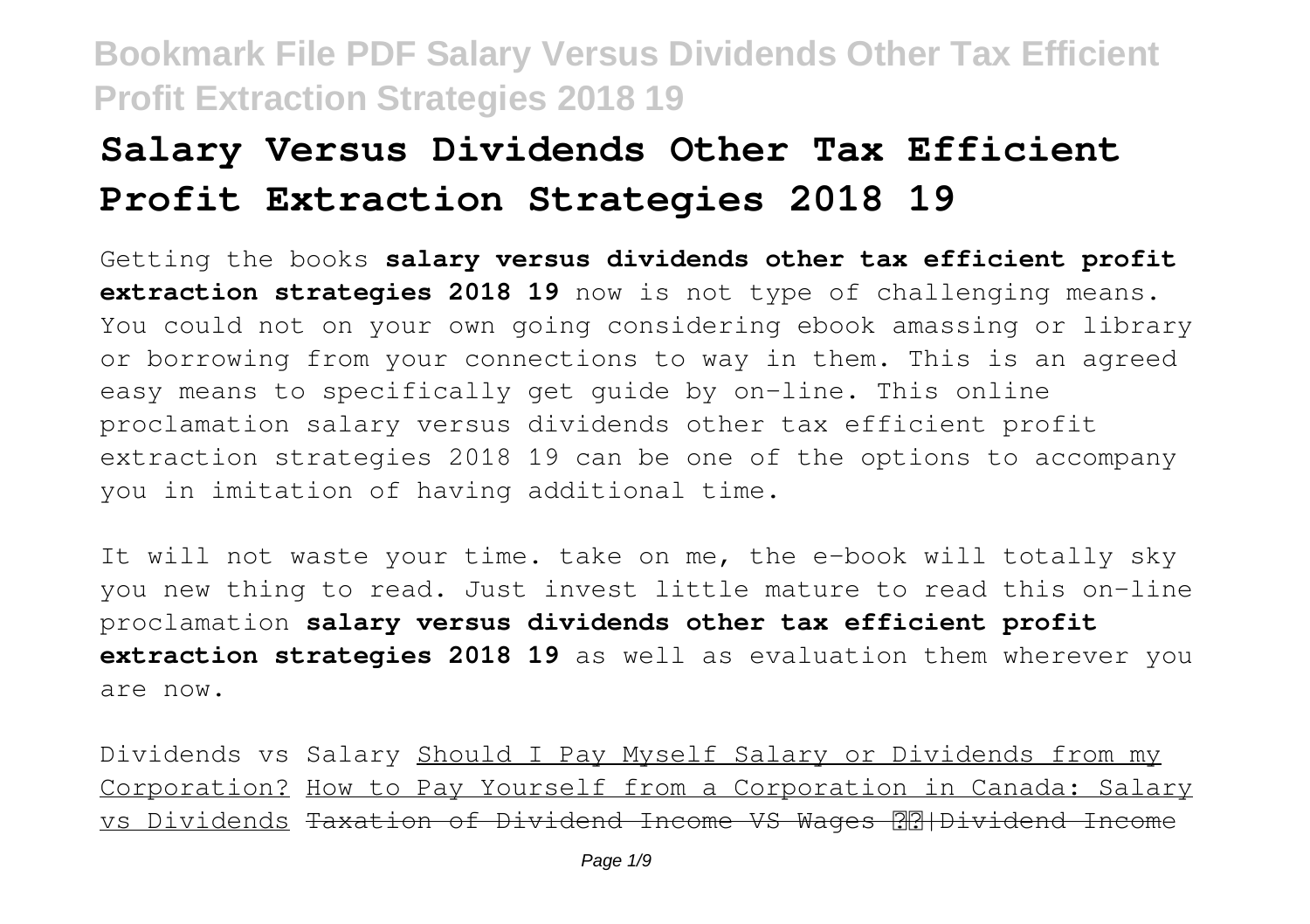Taxes Qualified Dividends Fully Explained (How To Pay Less Tax On Dividends) |Dividend Income Investing *Salary vs Dividend Math Dividend or Salary* Salary vs Dividends - Watch to Learn which to Pay Out! **Dividend Income VS Rental Income - Which Passive Income is Better?** Your Dividend Tax Rates! 3 EXAMPLES! (Calculate Tax On Your Qualified Dividends Like a Pro) Should We Invest in \$FLI? Stable Dividends and Growth Play \$50,000 in Dividend Income vs. \$50,000 in Salary - One Can Earn YOU over 20% More!

Taking Money Out of Your Corporation or LLC

Earn \$100,000 Per Year in Dividend Income - How Much Do You Need To Invest? MRRW We Started Dividend Investing From \$0 Invested (Our Dividend Income Growth Journey) *5 Things You Didn't Know About Robinhood (Taxes, Income, Dividends)* **New Tax Laws for 2020 Explained! (2020 Tax Reform) 2020 Federal Income Tax Rules** How To Pay Yourself from a Limited Company

How Much Should I Save For Retirement By Age? 22 Does Kiplinger's Retirement Method Work?How Dividends Are Taxed (2020) How Do I Pay Myself From My Business? *Dividend and REIT Taxation Explained With Actual Examples! (Dividend investing and taxes)* **How To Dodge Tax In The UK...Legally - Tax Avoidance Is Your Duty Redemptions vs. Dividends (U.S. Corporate Tax)** *Mike Hayes talks about Salary vs Dividend How dividends are taxed in Canada Permanent Differences* Page 2/9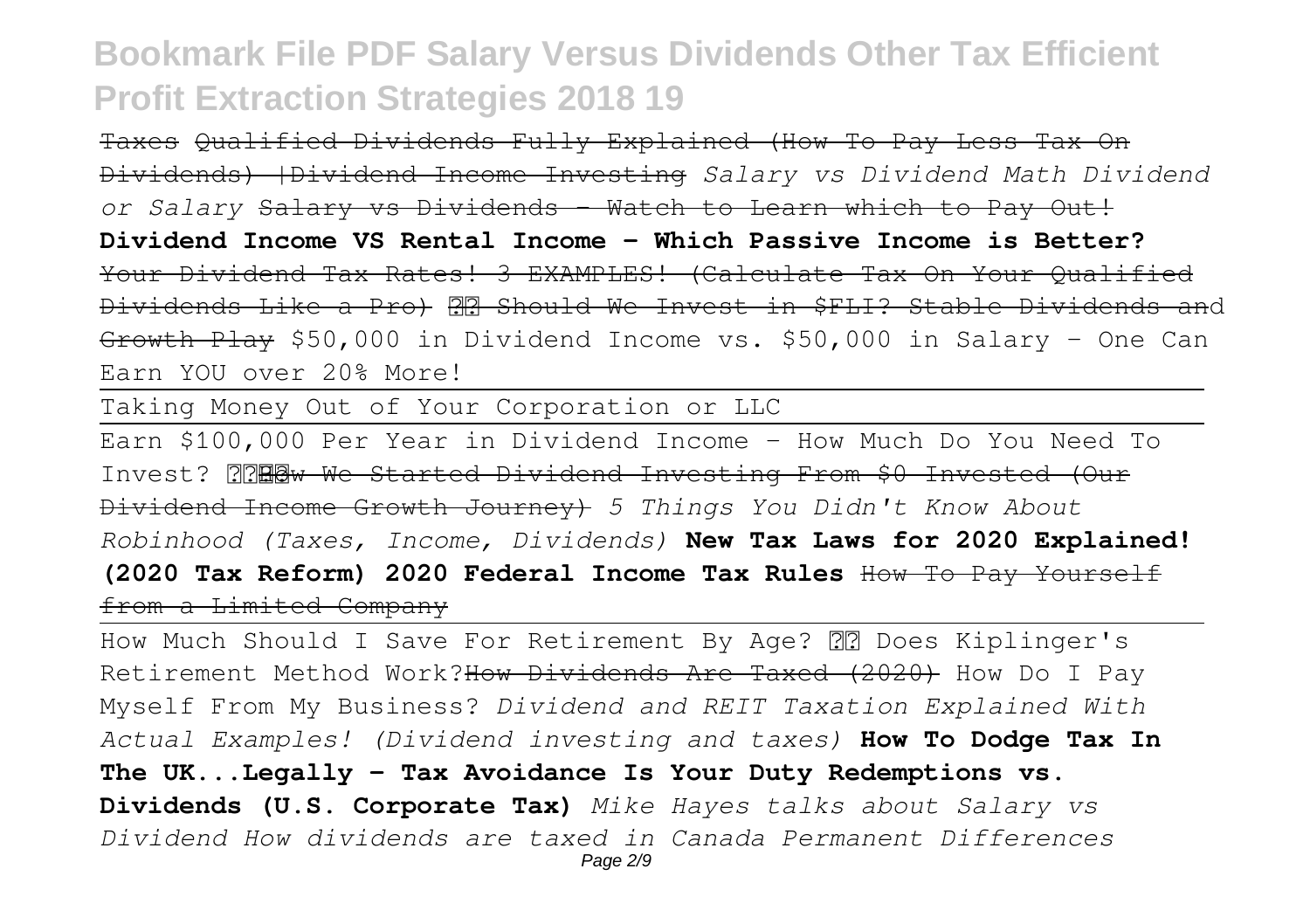*between Book and Tax Income* **Mortgage Accelerators \u0026 Maximizing** Your Net Worth Using The Smith Manoeuvre. Part 2 of 2 Dividends from Small Business Corporations **How to Pay Yourself as a Ltd Company - Directors Salary 2020/2021 - Dividends vs Salary UK** Salary Versus Dividends Other Tax

Dividends attract lower rates of income tax than salary; No NICs are payable on dividends (neither employer's nor employee's) By taking most of your income in the form of dividends, you can significantly reduce your income tax bill. Your dividend allowance. You have a taxfree dividend allowance, which is in addition to your personal allowance.

#### Dividends vs Salary: What's The Most Tax Efficient for ...

When it comes to dividend tax rates, the same rates apply in 2019/20 to all UK tax payers i.e. there is no separate Scottish rate for dividend income. Option  $1 - £50,000$  income - If you can't claim EA. Salary: £8,632. Dividends: £41,368. You will have basic rate tax to pay on dividends of £2,663.

Salary v Dividends - Guides - UK Salary Tax Calculator ... New! - We have included the dividend, corporation and income tax rates/bands for the 2012/2013 tax year. This calculator checks the tax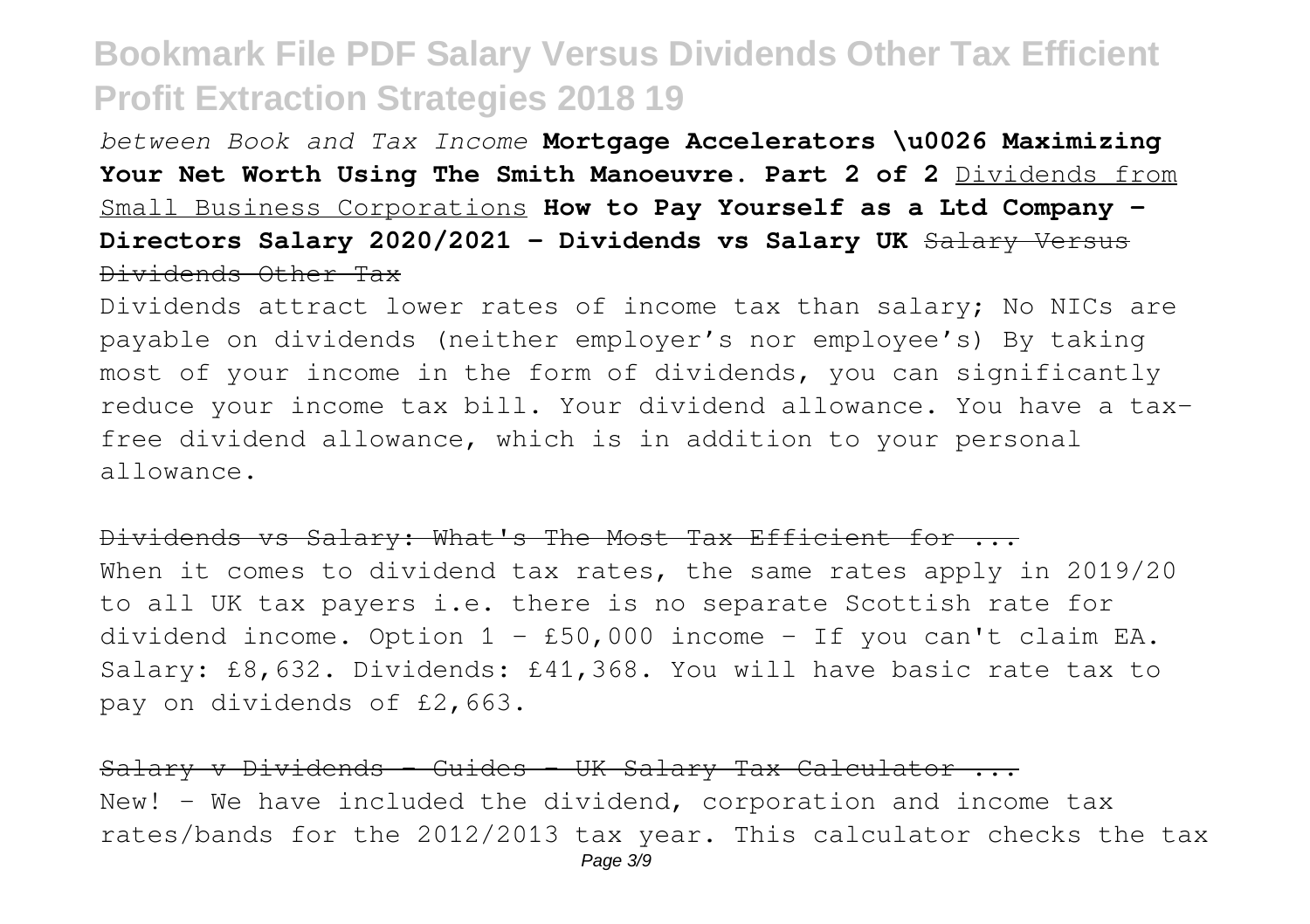on profits from a sole trader against a director taking the same profits as salary, or taking maximum dividend & salary. Dividends over £150,000 will be subject to a new higher rate 42.5% tax from 2010/2011

#### Dividends vs Salary | UK Tax Calculators

The most tax effective salary and dividends for 2020/21: overall Whilst option two results in more money in your pocket personally, there is a greater corporation tax saving in the first strategy. So if you take into account the corporation tax saving when taking a higher salary, you would be better off by £346 if you choose the first option.

#### Most tax effective salary and dividends for  $2020/21$  - The  $\ldots$

Salary versus Dividends & Other Tax Efficient Profit Extraction Strategies. By Dr Nick Braun PhD. Salary versus Dividends is essential reading for ALL company owners and directors.. The 21st edition has just been published (April 2020) and is completely up to date.. Written in plain English with dozens of examples, this unique guide shows you how to save thousands of pounds in tax every year ...

Salary versus Dividends  $2020/21$  - UK Tax Planning Books ... This is especially beneficial if your spouse has no other income.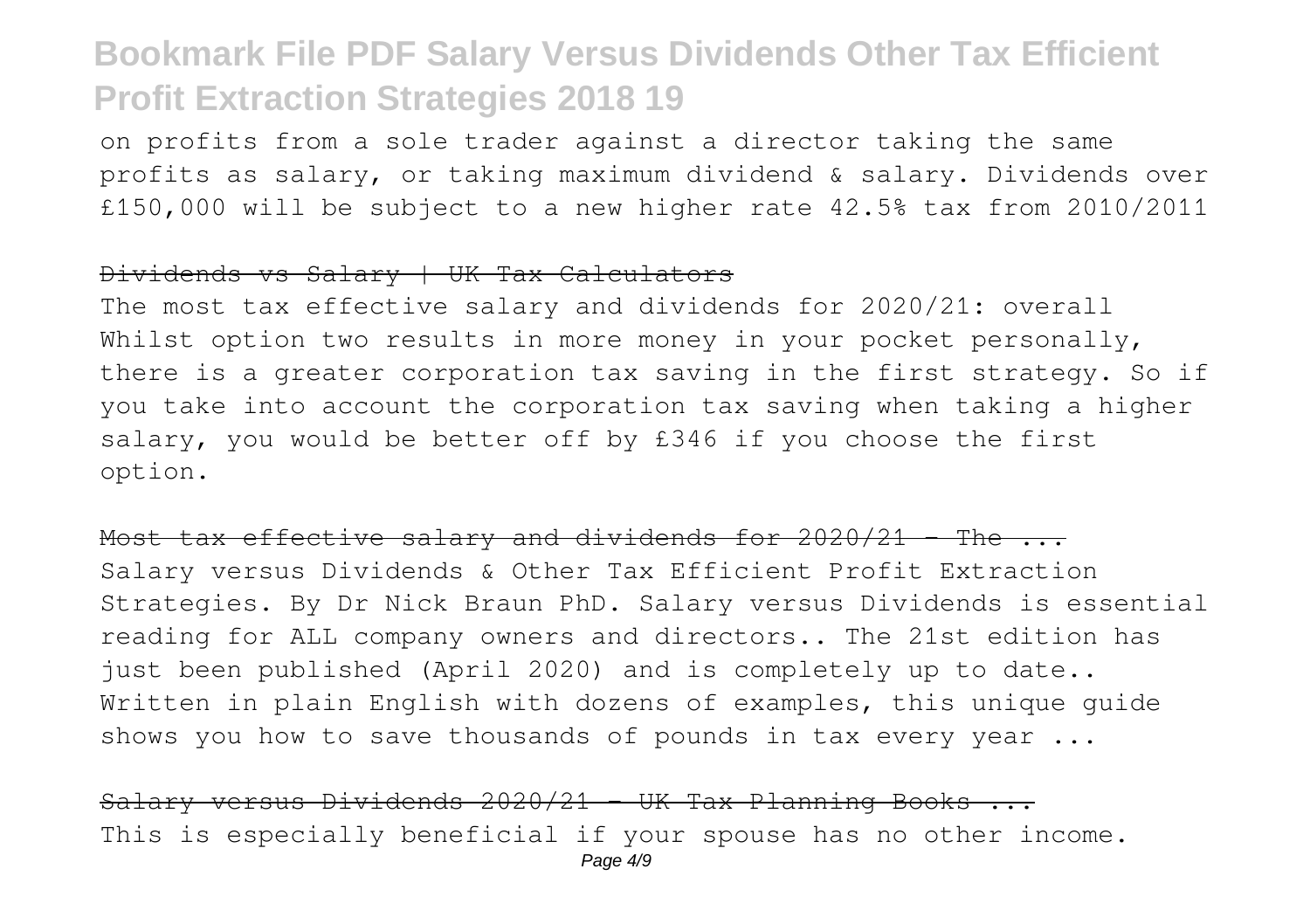Dividend tax rates. While the original taxing of dividends was carried out through tax credits, a modern regime uses fixed dividend tax rates. In the 2019/20, they are: 7.5% (basic rate) 32.5% (higher rate) 38.1% (additional rate)

#### Salary or Dividend: Optimising your pay in 2019/20 ...

To keep the calculations simple, you can't account for extra sources of income (e.g. Buy-To-Let, or savings). Your accountant will be able to help provide a calculation if you have additional income streams. The dividend tax rates for 2020/21 tax year remain as the previous year, i.e. 7.5% (basic), 32.5% (higher) and 38.1% (additional).

### Dividend Tax Calculator - 2020/21 Tax Year - IT Contracting

Comparing salary versus taking a dividend. Contractors taking a minimum salary circa £8,000 and the balance in dividends will end up paying significantly less combined tax and NICs than contractors paying themselves just a salary. This is because the National Insurance Contributions are minimised.

### Salary versus dividends – limited companies advice

NOTE: in the tax year 2019-2020, one of the most efficient dividend vs salary combination is £8,628 yearly salary (or £719/month), and the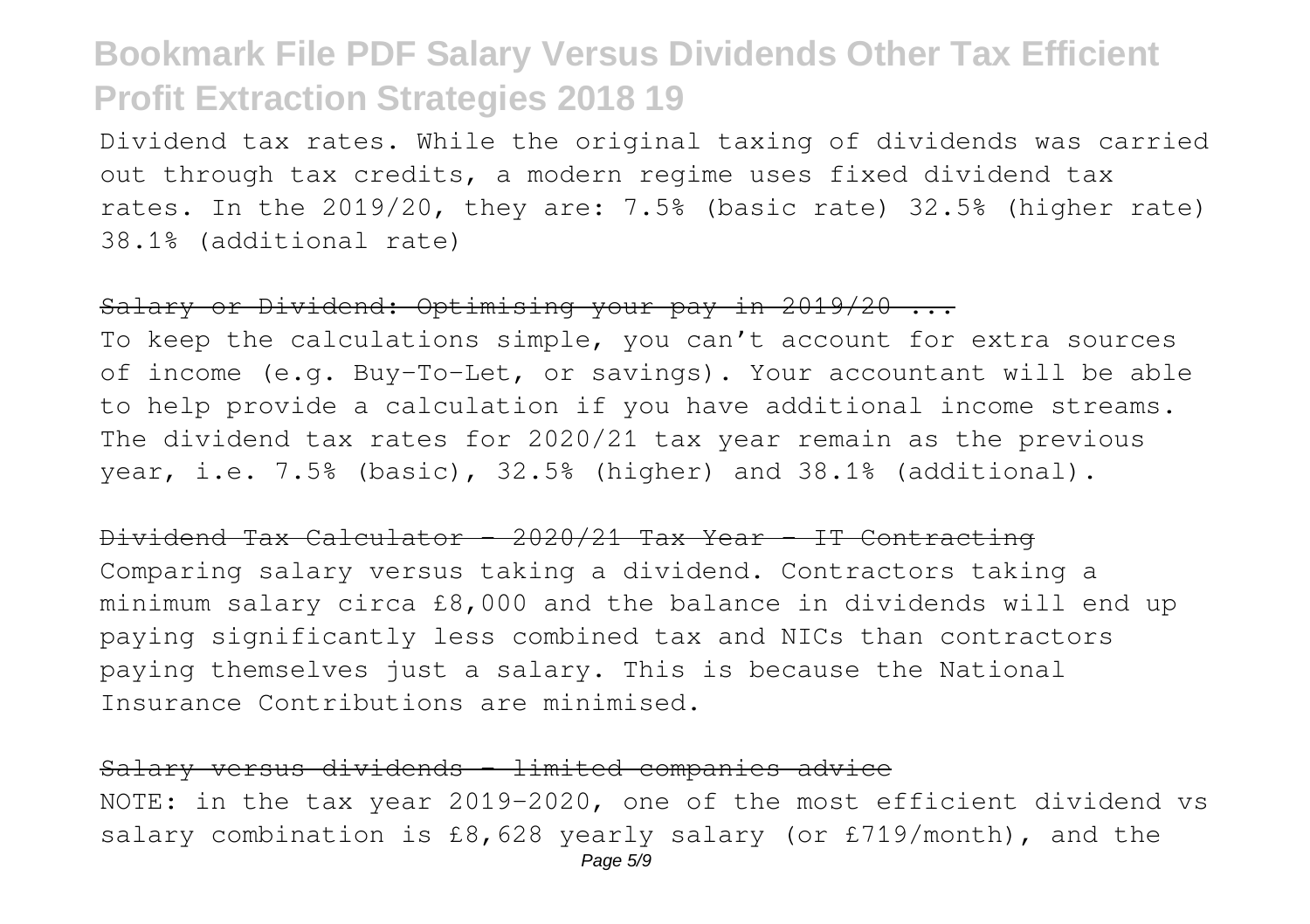rest of the sum as dividends. Play around below and see which dividend/salary combination fits your circumstances better. Total GROSS income (including dividends and salary) This is the full gross

#### Dividend Tax Calculator 2019/2020 - Income Tax Calculator

As tax on dividends is lower than other income, this could reduce your tax bill overall. For example, if you received £40,000 from a job, and then £12,000 from dividends, your tax bill would breakdown like this: Dividend tax in 2020-21 and 2019-20 . Employment income:

#### Dividend tax explained - Which?

This is in the basic rate tax band, so you would pay: 20% tax on £17,000 of wages no tax on £2,000 of dividends, because of the dividend allowance 7.5% tax on £1,000 of dividends

### Tax on dividends - GOV.UK

Also, by taking a £12,500 salary, you save £705.28 in additional Corporation Tax you'd have to pay if you take an £8,788 salary. So, £12,500 is the most tax-efficient salary to take for the 2020/21 tax year if you can claim the EA (you're better off by £345), although there is a little more admin involved. Salary / Dividend Tax Calculator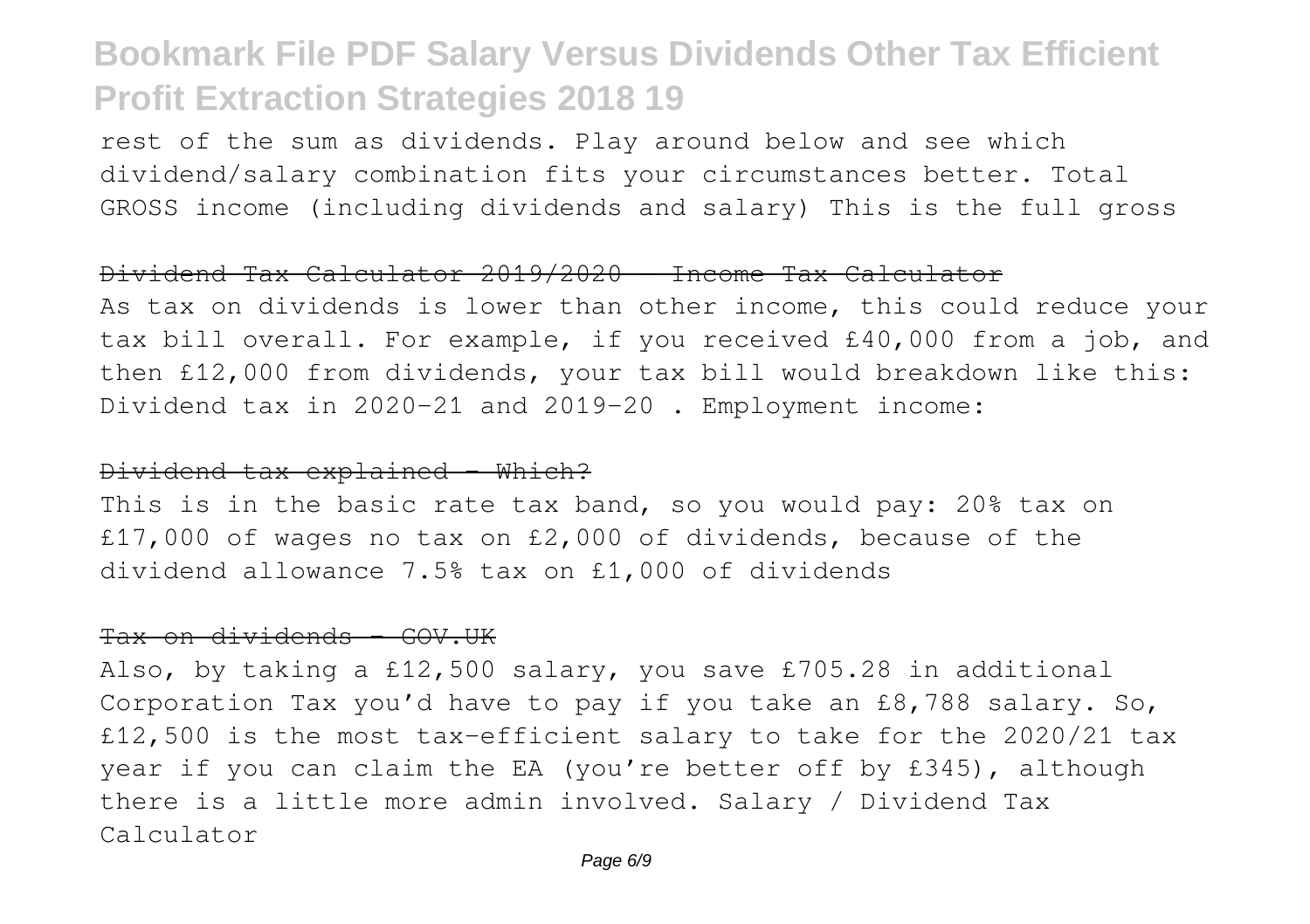Limited company directors - salary vs. dividends in 2020 ...

Buy Salary versus Dividends & Other Tax Efficient Profit Extraction Strategies 2019/20 by Braun, Nick (ISBN: 9781911020417) from Amazon's Book Store. Everyday low prices and free delivery on eligible orders.

#### Salary versus Dividends & Other Tax Efficient Profit ...

His salary, the employer CPP contribution and EI premium are deducted from the corporation's income, leaving it with taxable income of \$140,965. The dividend, on the other hand, is paid with corporate after-tax income, meaning the full \$200,000 of active business income is subject to corporate tax.

### Salary or dividends: Which is better for business owners ...

 So if the corporation earns \$50,000 and you take out a dividend of \$50,000, you'll still have to pay corporate tax on the full \$50,000. To compensate for this, the CRA taxes dividends at a much more favourable rate.

Salary vs. Dividends: How Should I Take Out My Money ... As of April 2020, federal capital gains tax rates in the U.S. ranged between 0% and 20%. For middle-income investors, the national tax rate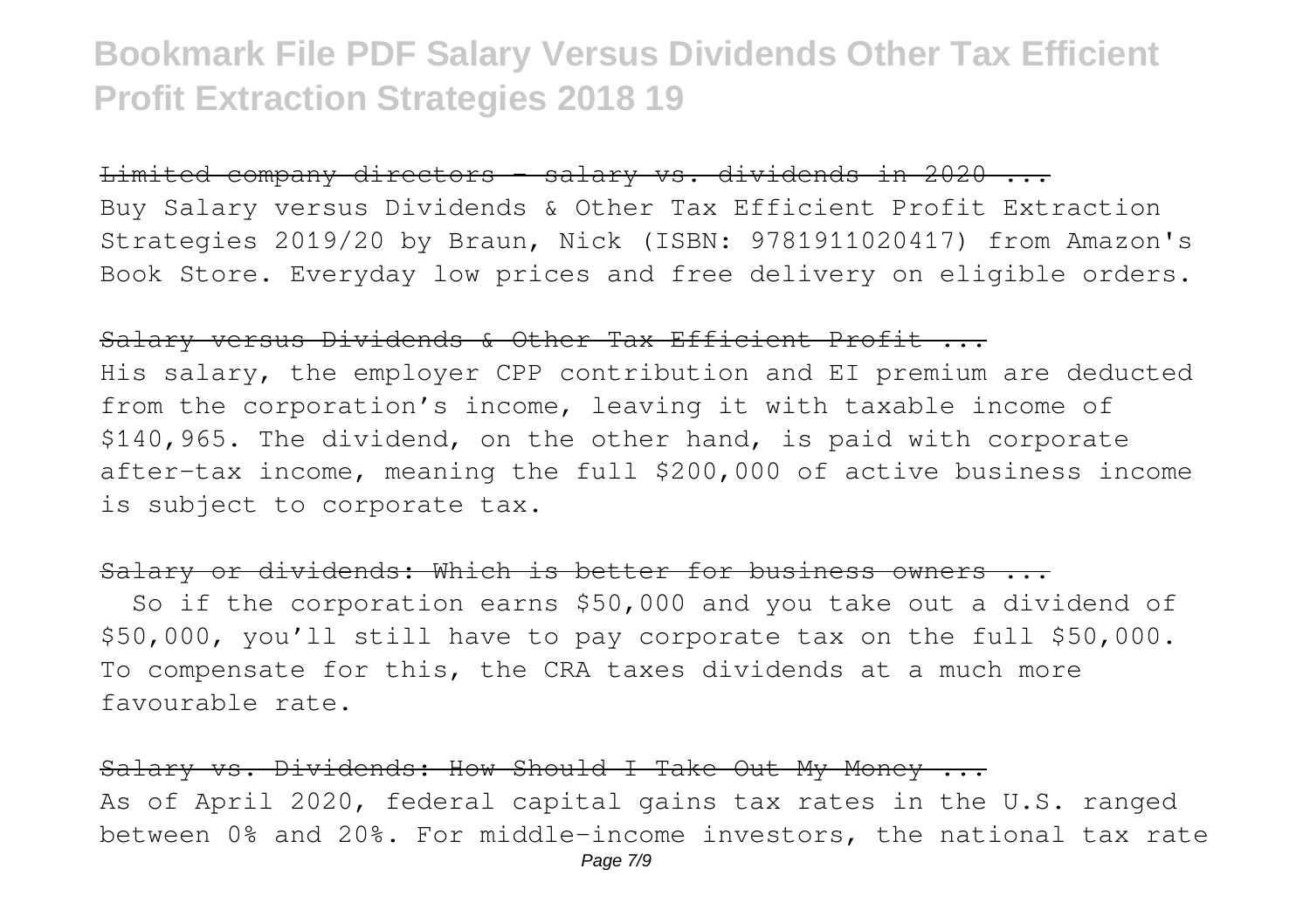for capital gains was 15%. 2 Some states, such as...

### Capital Gains vs. Dividend Income: The Main Differences

Receiving dividends instead of a salary prevents you from claiming other personal income tax deductions, such as childcare costs. Pros of Receiving Dividends Dividends are taxed at a lower rate than salary.

### How to Pay Yourself From Incorporation in Canada

Because, unlike salaries which are deductible since they are drawn from the gross revenue or top line of a business's income, dividends are drawn from retained earnings which are after-tax profits, which are not deductible to the corporation.

Kalfa Law | Salary vs. Dividends: Which Is Best For ... Ok, so the most common question we get about salary vs. dividends is "which method allows me to pay less tax?". This is an important question, but changes to legislation that took effect at the beginning of 2018 have made it more difficult to reduce taxes by choosing one method or the other.